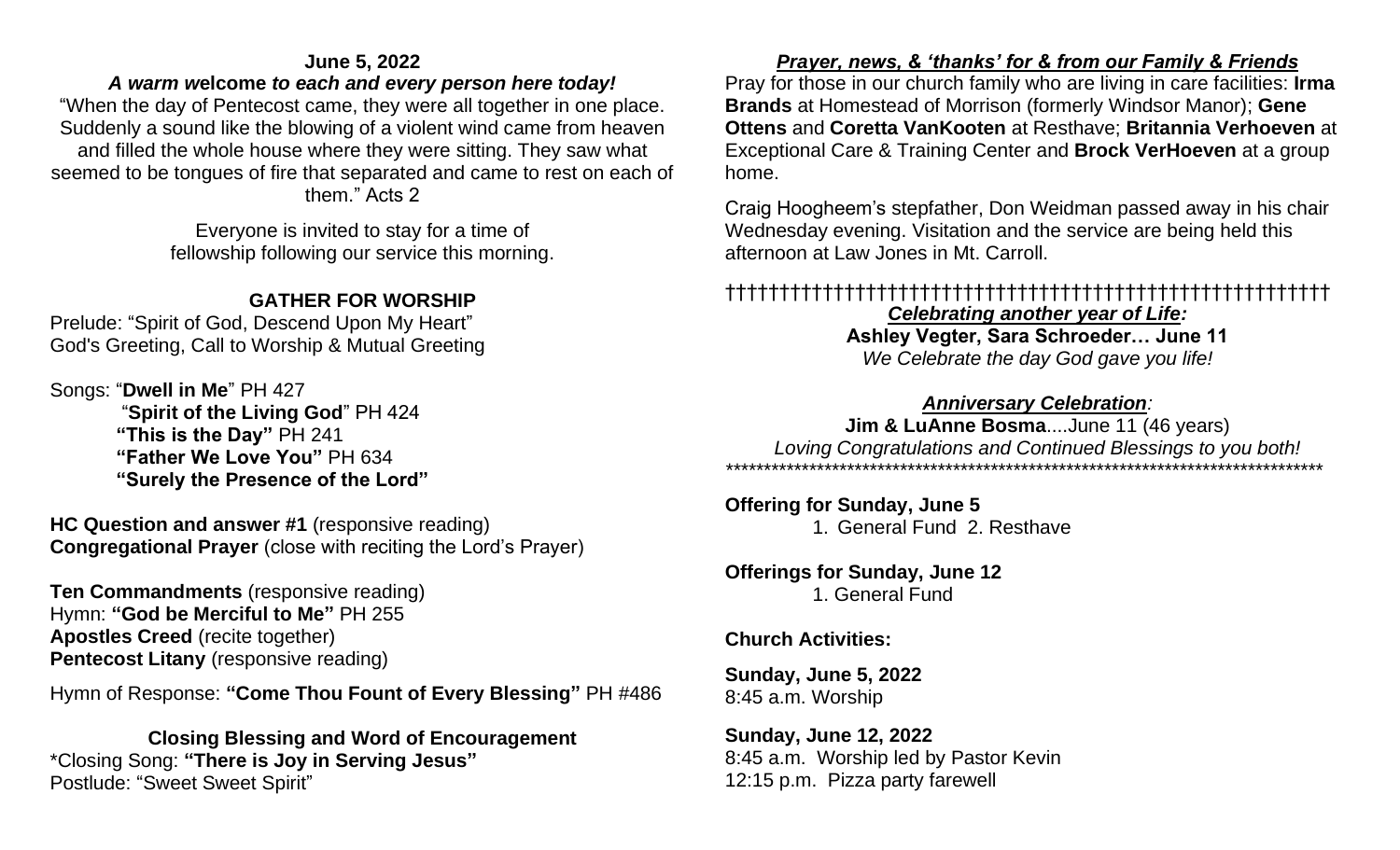#### **ANNOUNCEMENTS**

**Today's worship service is very participatory!** We encourage you to read aloud the responsive readings. We tried to incorporate some of the items that have been requested. If you need a paper copy of the readings, please see me before the service.

If you are interested, there is a copy of the Agenda for Synod 2022 in the council room. It's only 700 pages, plus a second book (616 pages) containing the deferred agenda for Synods 2020-2021.

Tonight, Sunday, June 5, **The Craguns** will be at the Spring Valley outdoor stage at 6:00 pm. Please join us in the valley for an evening of music and ministry. A free will offering will be taken. We will also be serving root beer floats. In the event of inclement weather, the concert will be moved indoors. The Craguns are especially recognized by their warm, smooth harmony and strong spiritual emphasis. At a Craguns' concert you can expect to laugh, be challenged and leave encouraged! You will quickly realize why The Cragun name has become synonymous with great gospel music and the family is absolutely committed to effectively ministering the Gospel through song. They do this through Spirit filled, Christ honoring, musical excellence for people of all ages.

Sunday, June 12<sup>th</sup>, Divinity Trio will be at Spring Valley at 6:00 pm.

"But the fruit of the Spirit is love, joy, peace, patience, faithfulness, gentleness and self-control. Against such things there is no law." Galatians 5:22

# **The Holy Spirit Comes at Pentecost**

### **Acts 2**

**When the day of Pentecost came, they were all together in one place. <sup>2</sup> Suddenly a sound like the blowing of a violent wind came from heaven and filled the whole house where they were sitting. <sup>3</sup> They saw what seemed to be tongues of fire that separated and came to rest on each of them. <sup>4</sup> All of them were filled with the Holy Spirit and began to speak in other tongues as the Spirit enabled them.**

**<sup>5</sup> Now there were staying in Jerusalem God-fearing Jews from every nation under heaven. <sup>6</sup> When they heard this sound, a crowd came together in bewilderment, because each one heard their own language being spoken. <sup>7</sup> Utterly amazed, they asked: "Aren't all these who are speaking Galileans? <sup>8</sup> Then how is it that each of us hears them in our native language? <sup>9</sup> Parthians, Medes and Elamites; residents of Mesopotamia, Judea and Cappadocia, Pontus and Asia, <sup>10</sup> Phrygia and Pamphylia, Egypt and the parts of Libya near Cyrene; visitors from Rome <sup>11</sup> (both Jews and converts to Judaism); Cretans and Arabs—we hear them declaring the wonders of God in our own tongues!" <sup>12</sup> Amazed and perplexed, they asked one another, "What does this mean?"**